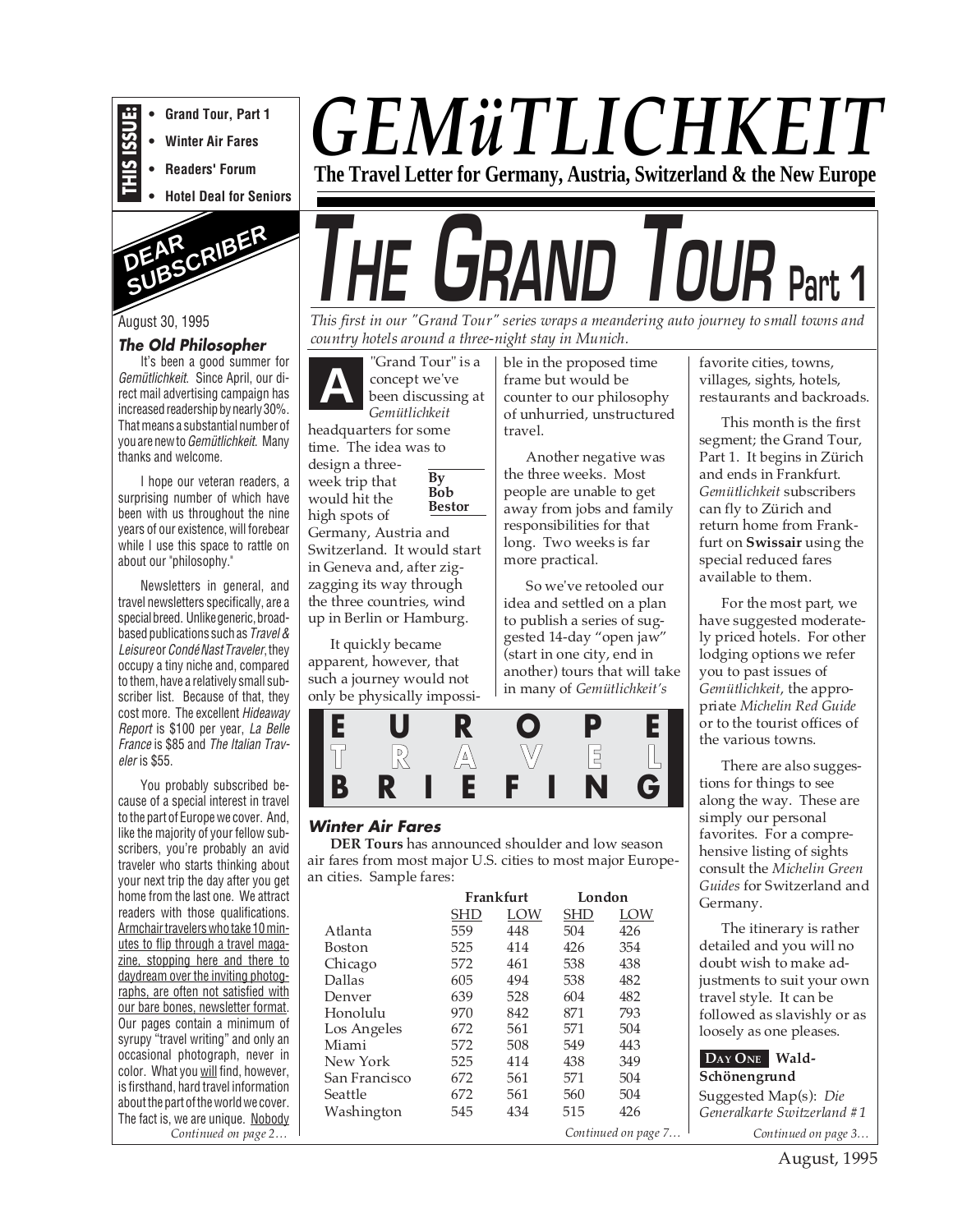#### *DEAR SUBSCRIBER Continued from page 1*

#### else does what we do.

Gemütlichkeit is a "how-to" reference for independent travelers. Note the emphasis on independent. If a **Globus** motorcoach tour of major European cities is in your future, this newsletter will be of little interest.

Reader surveys tell us the typical Gemütlichkeit subscriber travels to Europe with a spouse. Once there, most travel by automobile, a few by rail. Small, family-run hotels with traditional "old-world" charm are the lodgings of choice, as are simple, non-touristy restaurants frequented by locals and serving meals typical of the region.

At Gemütlichkeit, we view a European vacation as a getaway, a hideout, a respite from the pressures of jobs and everyday life; an interlude without schedules or ringing telephones. Our idea of travel is antithetical to a rigidly constructed minute-by-minute travel script.

Once upon a time, when I had a high-profile, high-pressure job, Liz and I took a spur-of-themoment trip to Germany. Our total trip preparations consisted of purchasing plane tickets, reserving a rental car and tossing Michelin Red Guides, Michelin Green Guides and our collection of 1:200,000 scale Die General Karten (maps) into a suitcase. Only when we pulled off the road at a traffic roundabout leaving the Frankfurt Airport did we decide whether we would head north, south, east or west. Though this is a rather extreme example — even the most footloose traveler needs at least a skeletal trip outline — you get the idea. If, like Playboy, Gemütlichkeit has a philosophy, this is it: few reservations, no set-in-stone itinerary and the flexibility to allow extra time to enjoy unexpected discoveries along the way. Reservations, unfortunately, are often necessary, particularly in major cities and busy tourist destinations like Salzburg and Rothenburg o. d. Tauber.

For us, an ideal day in Europe involves an easy drive over backroads, stopping here and there for

a beer or a walk around a small village. In Switzerland and Germany, we use the Michelin Red Guide to locate lodgings for the night. When Michelin, through its use of symbols and red markings, makes our chosen hotel seem particularly inviting, we might call ahead around two or three o'clock for a reservation. If the hotel is booked we refer back to the guide. Sometimes we even have to change our destination town, but that is rarely a significant inconvenience. For hotels in Austria, a country for which there is no *Michelin Red Guide*, we use tourist office publications, the advice of the previous night's hotelier or perhaps a generic guidebook like Frommer's or Fodor's. We like to arrive at the hotel no later than four o'clock, then explore the town and decide where to have dinner. If the hotel's restaurant has a good reputation we might reserve a table upon check-in. At dinner we begin to discuss our alternatives for the next day which, if the hotel or the area is particularly attractive, might include staying right where we are. Otherwise the whole process starts all over again.

Based on the last two paragraphs, one might reasonably conclude we disdain trip planning. Not so. Poring over maps, reading guidebooks, rounding up free brochures from the various tourist offices, making rental car or rail arrangements, and performing all the other research chores attendant to a European vacation is an immensely enjoyable part of the journey. One of our major jobs is to help you plan your next trip.

For the most part we leave the descriptions and history of Europe's great buildings and works of art to others. Our account of which are the most important treasures in Vienna's **Hofberg**, for example, would be born of ignorance and a waste of time. We'll leave that to the scholars and such respected quidebooks as the *Blue Guides* and Michelin's Green Guides. That's not to say we'll never mention the Hofberg. We've written that we were wowed by its Schatzkammer (Imperial Treasury) and *Gemütlichkeit* also kept subscribers informed about the progress of repairs when the palace was closed following a fire in 1992.

What Gemütlichkeit does provide is up-to-date

advice — with a viewpoint — on travel to Germany, Austria, Switzerland and the "New Europe."

#### **Bargains Ahead?**

Mercifully, the dollar has strengthened this month to about 1.47 DM and 1.22 Sfr. But not soon enough, apparently, to save the tourist season in Switzerland. In an Associated Press story, Lorenz Schläfli of the Swiss Hotel Association characterizes the summer of 1995 as "catastrophic." In 1994, according to the AP, the number of Americans staying at Swiss hotels was fewer than 850,000, compared to 1.5 million in 1985, and hotels are disappearing at the rate of about 100 per year. Even at 1.22 Sfr. to the dollar, things are still pretty pricey in the country that many think is Europe's best. But empty hotel rooms, like empty airplane seats, spawn price cuts. There will be some good deals in the months ahead.

#### **Wrapping Up**

Longtime subscriber Bob Gillespie corrects our April 1995 issue as follows: "**Foies gras** - don't you mean Fois gras - no plural?, **ex-patriot** - don't you mean expatriate - perhaps he really is an expatriot in which case I don't want to meet him; and **MISTEAK**, don't you mean mistake?"

I'm blaming everything on PageMaker's sorry spellchecker. My Barron's Food Lover's Companion spells it Fois gras but M. Ravet's menu, from whence it came, says Foies gras  $-$  in several places. Ex-patriot, of course, should have been expatriate since the fellow in question still supports his country and is not a former member of the New England pro football aggregation. The MISTEAK headline over a paragraph acknowledging another of our corrigendums (what can I say?, good thesaurus, bad spellchecker) was a puny attempt at humor.

Several of you wrote and called to correct last month's gaffe in our Heidelberg story where we said Danube when we meant Rhine.

And, finally, note that among the attractions at this year's Oktoberfest are an "earthquake" and 47 shooting galleries. We Californians will feel right at home.  $\mathbb{H}$ 

**Gemütlichkeit** (ISSN 10431756) is published monthly by UpCountry Publishing, 2892 Chronicle Avenue, Hayward, CA 94542. TOLL FREE: 1-800/521- 6722 or 510/538-0628. FAX: 510/582-8296. Subscriptions are \$67 per year for 12 issues. While every effort is made to provide correct information in this publication, the publishers can make no guarantees regarding accuracy. Second-class postage paid in Hayward, CA. **POSTMASTER: SEND ADDRESS CHANGES TO:** Gemütlichkeit, 2892 Chronicle Ave., Hayward, CA 94542 **Editor & Publisher:** Robert H. Bestor, Jr. **Associate Editors:** Elizabeth Schiller, Bruce Woelfel **C. Fischer, R. Holliday**<br>Paul T. Merschdorf **Design & Composition:** Paul T. Merschdorf **Consulting Editor:** Paul T. Merschdorf **Consulting Editor:** Paul Thomas P. Bestor **Consulting Editor:**<br>Subscription Dept: Andy Bestor, K. Steffans *GEMüTLICHKEIT* **The Travel Letter for Germany, Austria, Switzerland & the New Europe**  $\mathbb{R}$ **Rating Category Scale** Unacceptable 0 - 3<br>Adequate 4 - 7 Adequate 4 - 7<br>Average 8 - 11 Average Above Average 12 - 15 Excellent 16 - 20 **Hotel Rating Criteria** People/Service 30% Location/Setting 15% Guestrooms 30% Public rooms 5% Facilities/Restaurant 20% **Special Designations G** By virtue of location, decor, special charm, warmth of management, or combination thereof, an especially pleasant establishment. **\$** Offers significant value. **HOTEL RESTAURANT RATING KEY Restaurant Criteria** Food 65% Service 20% Atmosphere 15% **Vol. 9, No. 8 August, 1995**

Gemütlichkeit 2 August, 1995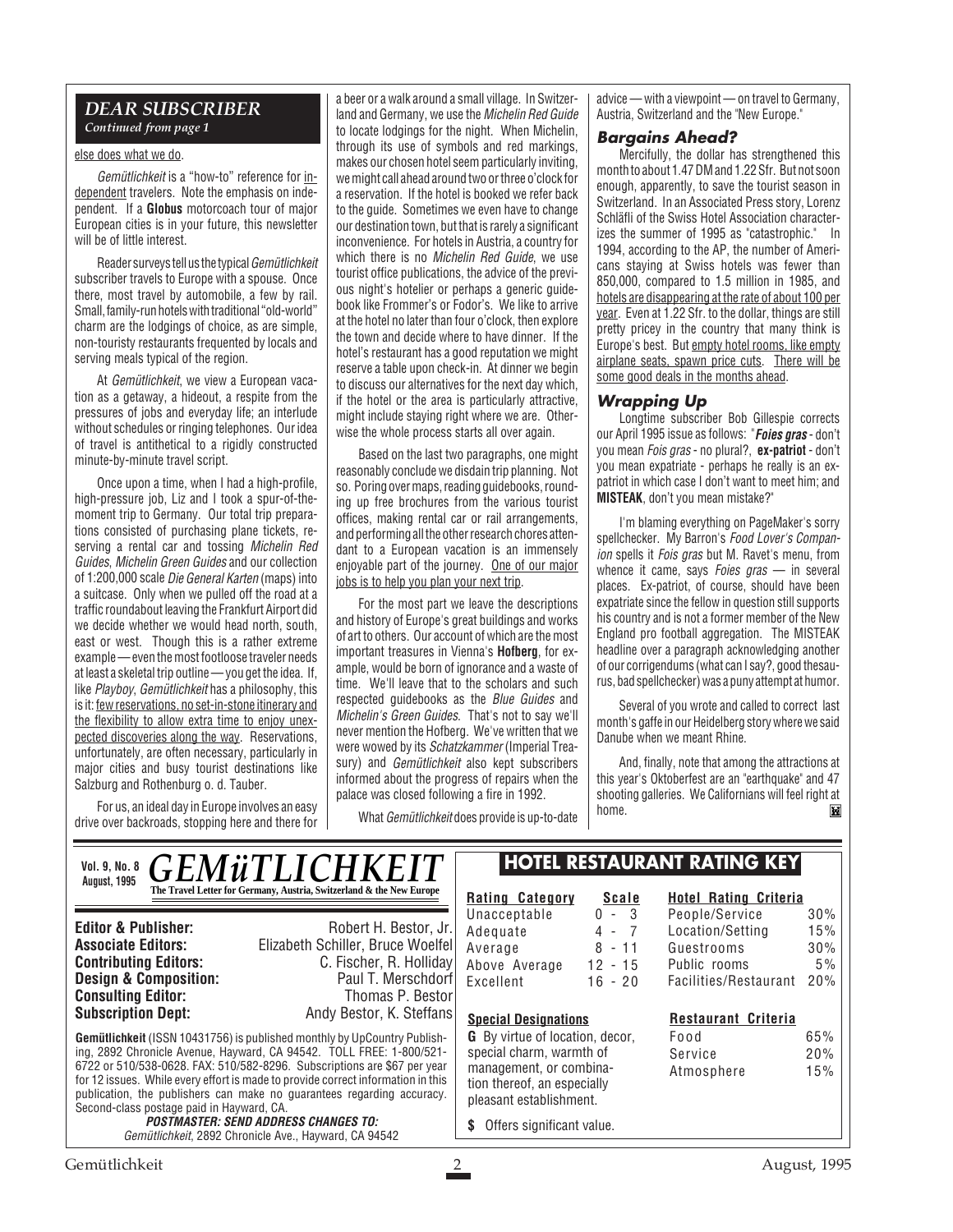#### *GRAND TOUR, Part 1 Continued from page 1*

**Activities:** First stop after the long flight is a quiet hotel in the country approximately an hour's drive from the Zürich airport: the **Hotel Chäseren** in Wald-Schönengrund (map coordinates D-16), about 20 km southwest of St. Gallen.

Have dinner in the hotel's very good restaurant, perhaps starting with a bowl of *Appenzeller Käsesupp*e, a rich cheese soup, and get a good night's sleep.

**Directions:** From Kloten Airport follow the N1 Autobahn signs toward Winterthur and St. Gallen. Go about 40 km to the Wil exit and turn south on Red Road #16. In approximately

15 km turn left at Lichtensteig and proceed east on Red Road #8. Wald is approximately another 15 km. If you have come to Schönengrund, you have gone too far. The Chäseren is on the left above the road. The sign to it is very small. Drive up the hill through the pasture.

#### **DAY TWO**

**Appenzell** Suggested Map(s): *Die Generalkarte Switzerland #1*

**Activities:** Proceed to

Appenzell by way of the village of Stein (map coord. C-17), stopping at the **Appenzeller Volkskunde Museum** to see Appenzell cheese being made the old way, over an open fire, and then go next door to the **Schaukäserei** (cheese factory) where the same process is done by modern methods. In Appenzell, we recommend any of the listed hotels (see page five), though the **Hotel Kaubad** is

**FRANCE**

located about 4 km southwest of the town.

**Directions:** Upon leaving the Chäseren, turn left and drive northeast about 6 km, and then onto the Yellow Road through Hundwil and to Stein; about another five km. After seeing the sights of Stein, go back the way you came about 2 km, then turn left to Appenzell, about seven km.

#### **DAY THREE Appenzell**

Suggested Map(s): *Die Generalkarte Switzerland #1*

**Activities:** Explore the town in the morning and then take the afternoon for an excursion to the **Säntis**, the region's highest peak (8,207 feet) and accessible via cable car. Drive west to Urnäsch and then south to the cable car station, a total of about 18 km.

**GERMANY**

Marktheidenfeld

**THE GRAND TOUR, Part 1**

Bamberg

Garmisch-Partenkirchen

**ITALY**

**Wiesenttal** 

Munich

#### **GRAND TOUR**

Schedule of Overnights<br>Day Town

- **Town**
- **1 Wald-Schönengrund**
- **2 Appenzell**
- **3 Appenzell**
- **4 Garmisch-Partenkirchen**
- **5 Garmisch-Partenkirchen**
- **6 Munich**
- **7 Munich**
- **8 Munich**
- **9 Hohenau**
- **10 Bamberg**
- **11 Bamberg**

**CZECH REPUBLIC**

**AUSTRIA**

Hohenau

- **12 Muggendorf**
- **13 Marktheidenfeld**

surprisingly interesting **Textile Museum** and the glorious **Library** of the Benedictine abbey.

In Garmisch-Partenkirchen, we

especially recommend the cozy **Gasthof Fraundorfer** on the Partenkirchen side of town. Have dinner at the restaurant and enjoy the live music.

**Directions:** Drive the Red Road through Gais and Teufen into St. Gallen. After stopping there to see the town, we suggest taking Autobahn N1 east toward Bregenz.



Zürich Appenze Wald-Schönengrund

**SWITZERLAND**

**Frankfurt** 

Suggested Map(s): *Die Generalkarte Switzerland #1, Die Generalkarte Germany #25.*

**Activities:** Today's drive is a fairly long one, more than 150 km, and over some busy roads. But that still leaves enough time to stop, if you wish, in **St. Gallen** to see the old town, the

Follow the highway as it turns south and then exit at Lustenau (map coord. 52.5-5.5) in Austria and proceed east to Dornbirn on Red Road #208. From there take the Yellow Road east to Schwarzenberg and then south, joining Red Road #200, through Schröchen (map coord. 53.4-5.8). At Warth, join Red Road #198 through

*Continued on page 4…*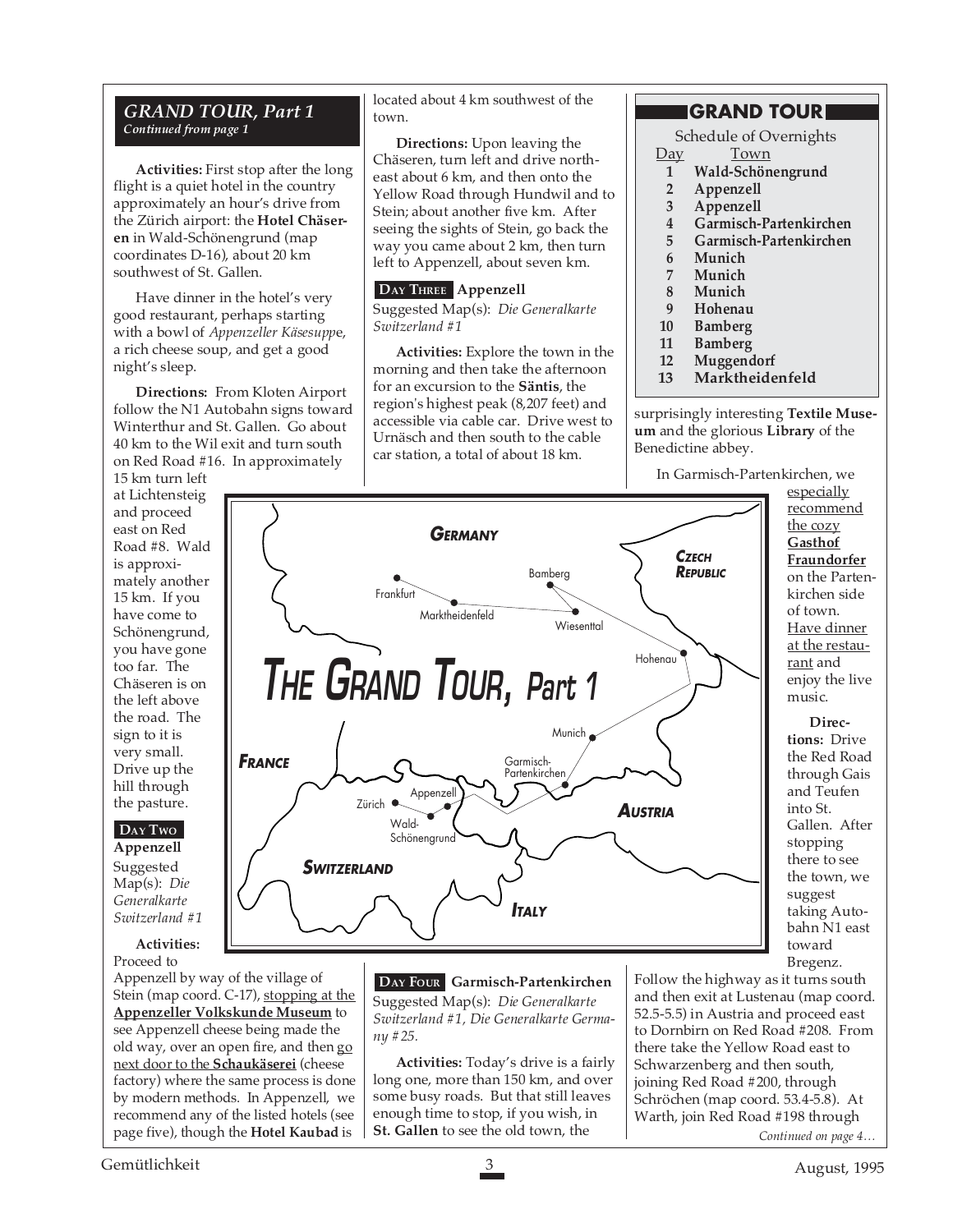#### *GRAND TOUR Continued from page 3*

Holzgau and Reutte (map coord. 52.6- 6.3). At Reutte take Red Road #314 southeast for about 16 km toward Lermoos and then north on Red Road #187 across the border into Garmisch-Partenkirchen (map coord. 52.6-6.6).

**DAY FIVE Garmisch-Partenkirchen** Suggested Map(s): *Die Generalkarte Germany #25.*

**Activities:** There is much to see in this region. On a clear day we recommend a ride to the top of the **Zugspitze**, Germany's highest mountain. Other attractive alternatives are visits to **Linderhof Castle** (map coord. 52.7- 6.5); the village of Oberammergau, made famous by the **Passion Play** it puts on every 10 years (next performance AD 2000); and the **Wieskirche** (map coord. 52.8-6.4), a fabulous rococo church built in a meadow. These are immensely popular tourist attractions best visited during the low season.

Those who enjoy a walk in the forest should find their way to the **Graseck Cable Car** station at the end of Wildenauer Strasse, past the old **Olympic Ski Stadium**. Ride the cable car to the **Forsthaus Graseck** hotel and then take the footpath down which leads into the steep, narrow **Partnachklamm** gorge through which a fast river thunders and crashes. The path is directly along the torrent and one is likely to get a little wet. Once through the gorge it is only a short distance back to the lower cable car station where you started.

For other important sights in the region consult the *Michelin Green Guide for Germany*.

For dinner, the town's best restaurant is **Reindl's Partenkirchner Hof** at Bahnhofstrasse 15, phone 08821/ 580 25.

#### **DAY SIX Munich**

Suggested Map(s): *Die Generalkarte Germany* #25  $&$  #26.

**Activities:** There is a choice of routes to Munich; either get on the Autobahn and be there in about an hour, or select our preferred scenic route over backroads which takes you to Mittenwald, a quaint Bavarian village where fine violins are made.

**Directions:** From Garmisch-Partenkirchen head straight east on Red Road #2, then at Klais take the more scenic Yellow Road south into Mittenwald (map coord. 52.6-6.7). It's only about 20 km. After you've strolled the town, marveled at the painted houses, visited the **Violin Museum** and perhaps had lunch at the **Post Hotel** (Obermarkt 9) in the center of town, climb back in the car and head straight north on Red Road #2. The highway soon joins Red Road #11. Just after the town of Wallgau turn right on the yellow toll road that runs east for 14 kilometers before joining the **German Alpine Road** which continues along the

*Yes, it's raucous and full of tourists but you should have one beer one time at the Hofbräuhaus. It was here that Hitler was acclaimed first chairman of the Nazi party.*

south shore of the **Sylvenstein Stausee** (a reservoir, map coord. 52.7-6.9), then crosses it and joins Red Road #13. Continue east, now along the north shore. Soon the German Alpine Road turns left and north onto Red Road #307. You are now on map #26. Stay on #307, skirting the east shore of the **Tegernsee** (map coord. 52.9- 7.1). At the top of the lake, join Red Road #318, which in a little over 20 km intersects Autobahn #8 into Munich.

**DAYS SEVEN & EIGHT Munich** Suggested Map(s): *ADAC Stadtplan Munich*

**Activities:** This two-day itinerary allows enough time to see only a few of Munich's many attractions. Some of our favorites:

• **Deutsches Museum.** Terrific science and technology museum, considered one of the most important in the world. Allow at least half a day.

• **Nymphenberg Palace** and grounds. Don't miss the **Carriage Museum**, which displays at least one ornate coach of Ludwig II.

• **Botanical Gardens**. The tropical greenhouses are a different world.

• Take a walk through the **Englischer Garten**, pausing for refreshment in the open-air beer garden at the **Chinesischer Turm** (Chinese Tower).

• **Hofbräuhaus**. Yes, it's raucous and full of tourists but you should have one beer one time. It was here that Hitler was acclaimed first chairman of the Nazi party.

• **Asam Church**. Also known as Church of St. John of Nepomuk.

• Excursion to **Andechs** to sample this Benedictine abbey's great beer.

• Replenish your reading materials, maps and travel books at **Hugendubl** at Marienplatz 22.

• Purchase stylish, high-quality, high-priced traditional Bavarian lodenwear at **Frankonia Jagd**, Maximiliansplatz 10.

• Buy top-quality eiderdown comforters at one of the **Betten Rid** stores.

The best brewery restaurants are the **Augustiner Gastätten** at Neuhauser Strasse 14 and **Spatenhaus** at Residenzstrasse 12. To step up to a more refined cuisine (and higher prices) try **Zum Bürgerhaus** at Pettenkoferstr. 1 or **Halali** at Schönfelderstrasse 22.

#### **DAY NINE Hohenau**

Suggested Map(s): *Die Generalkarte Germany #23 & #20.*

**Activities:** Today the drive is to the **Bavarian Forest** and an overnight at the charming **Romantik-Hotel Bierhütte** in Bierhütte, a wide spot in the road near Hohenau, a wider spot in the road. Reserve a table for dinner in the hotel's excellent restaurant.

Our route will take you through **Passau**, an interesting town of narrow streets set on the slender peninsula where the rivers Inn and Danube are joined. After exploring the old town, walk east along the Danube prome-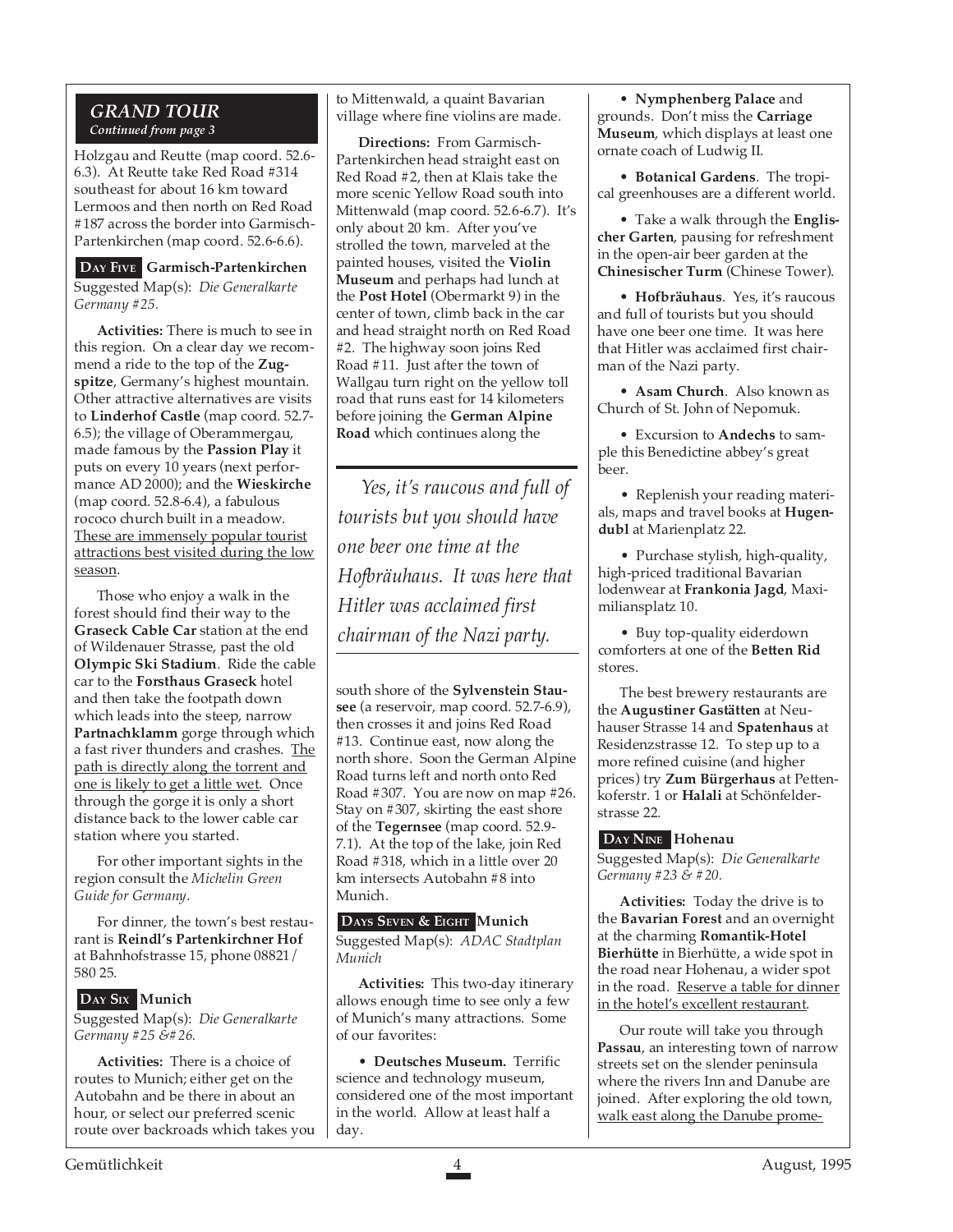nade, where many passenger boats dock, to land's end where the rivers come together.

**Directions:** Leave Munich via Autobahn #92, proceeding northeast toward Deggendorf (map coord 54.1- 3.5). In about 140 km the highway intersects Autobahn #3, where you turn southeast. At

the Hengersberg exit (#111, map coord. 54.0-3.5) leave the Autobahn and follow the Red Road that runs along the northwest shore of the Danube into Passau.

When finished with your tour of the town, take Red Road #85, the **Bayerische Ostmarkstrasse**, straight north toward Schönberg. In about 30 km, just before Schönberg, turn right onto Red Road #12 in the direction of Grafenau (map coord. 54.1-3.8), then past Hohenau and on to Bierhütte (map coord. 54.1-3.9). The hotel is beside the road.

**DAY TEN Bamberg**

Suggested Map(s): *Die Generalkarte Germany #20 & #17*

**Activities:** This will be the longest day in the car. The distance is about 200 miles. The longer, country route is to continue north on the **Bayerische Ostmarkstrasse**, all the way to Bayreuth where music lovers will enjoy a stop at **Villa Wahnfried**, the

house where **Richard Wagner** lived the last 12 years of his life. Wagner and his wife, Cosima, the daughter of Franz Liszt, are buried behind the house. Anyone who enjoys Wagner at all will find it a moving experience to hear a recording of his music while looking out upon his grave from the very room where he composed it.

Those tired of country driving, or who are anxious for all that awaits in Bamberg, can get there rather quickly via Autobahn (see below) past Regensburg and Nürnberg. This routing would allow a lunch stopover and

#### **SUGGESTED GRAND TOUR HOTELS**

**Hotel Chäseren**, CH-9105 Wald-Schönengrund, Switzerland, phone 071/57 17 51, fax 071/57 17 59, singles 110 to 135 Sfr. (\$90-\$111), doubles 180 to 230 Sfr. (\$148-\$188). Rating: ABOVE AVERAGE: 13/20

**Romantik-Hotel Säntis**, Landsgemeindeplatz, CH-9050 Appenzell, Switzerland, phone 071/87 87 22, fax 071/87 48 42, singles 110 to 150 Sfr. (\$91-\$123), doubles 180 to 260 Sfr. (\$148-\$213). Rating: ABOVE AVERAGE: 15/20

**Hotel Hecht**, Hauptgasse 9, CH-9050 Appenzell, Switzerland, phone  $071/87 10 26$ , fax  $071/87 10 47$ , singles 95 to 130 Sfr. (\$78-\$107), doubles 150 to 200 Sfr. (\$123-\$164) Rating: ABOVE AVERAGE: 14/20 **G**

**Hotel Kaubad**, CH-9050 Appenzell, Switzerland, phone 071/87 48 44, fax 071/87 15 53, singles 85 to 95 Sfr. (\$58-\$65), doubles 130 to 160 Sfr. (\$107-\$131). Rating: AVERAGE 10/20

**Gasthof Fraundorfer**, Ludwigstrasse 24, D-82467 Garmisch-Partenkirchen, Germany, phone 08821/2176, fax 08821/701073, singles 60 to 95 DM (\$41-\$65), doubles 120 to 180 DM (\$82-\$122). Rating: ABOVE AVERAGE 13/20 **G**

**Hotel Exquisit**, Pettenkoferstrasse 3, D-80336 Munich, Germany, phone 089/55 19 900, fax 089/55 19 94 99, singles 195 DM (\$133), doubles 280 DM (\$190). Rating: ABOVE AVERAGE 14/20

**Hotel Adria**, Liebigstrasse 8a, D-80538 Munich , Germany, phone 089/29 30 81, fax 089/22 70 15, singles 120 to 160 DM (\$82-\$109), doubles 170 to 210 DM (\$116-\$143). Rating: ABOVE AVERAGE 13/20 **\$**

**Hotel Kraft**, Schillerstrasse 49, D-80336 Munich 2, Germany, phone 089/59 48 23, fax 089/55 50 38 56, singles 145 to 175 DM (\$99-\$119), doubles 175 to 215 DM (\$119 to \$146). Rating: ABOVE AVERAGE 13/20 **\$**

**Romantik Hotel Bierhütte**, D-94545 Hohenau, Germany, phone 08558/3 15, fax 08558/23 87, singles 99 to 130 DM (\$67-\$88), doubles 150 to 210 DM (\$102-\$143). Rating: EXCELLENT: 16/20 **G \$**

**Hotel Gasthof Wilde Rose**, Kesslerstrasse 7, Bamberg D-96047, phone 0951/2 83 17, fax 0951/22 07 1, singles 90 DM (\$61), doubles 150 DM (\$102). Rating: AVERAGE 10/20

**Hotel-Rest. St. Nepomuk**, Obere Mühlbrücke 9, Bamberg D-96049, phone 0951/ 2 51 83, fax 0951/2 66 51, singles 130 to 175 (\$88-\$119), doubles 180 to 240 (\$122-\$163). Rating: ABOVE AVERAGE 15/20

**Hotel Feiler**, Oberer Markt 4 D-91346 Wiesenttal, Germany, phone 09196/9 29 50, fax 09196/362, singles 120 to 180 DM (\$82-\$122), doubles 180 to 230 DM (\$122-\$156). Rating: ABOVE AVERAGE 14/20 **G**

**Hotel Anker**, Obertorstrasse 6, D-97828 Marktheidenfeld, Germany, phone 09391/600 40, fax 0939/600 477, singles 98 to 140 DM (\$67-\$95), doubles 160 to 295 DM (\$109-\$201). Rating: EXCELLENT 16/20 **G**

> time for a stroll around either town. Regensburg is much less well-known and visited than Nürnberg, but boasts one of Europe's best-preserved old towns, entirely undamaged by World War II.

**Directions:** Leaving the hotel, return to Red Road #85 and drive north through Regen and into Cham. Those who don't mind taking all day to get to Bamberg, will be rewarded with some lovely views by detouring north at Regen, taking the scenic Yellow Road to Bodenmais (map coord 53.9-3.6), and from there

around behind the Grosser Arber, very near the Czech border, past Lam and Kötzing before returning to Red Road #85.

From Cham, take Red Road #22 — still the **Bayerische Ostmarkstrasse**, — through Rötz and Weiden (map coord. 55.1-3.0), now on map #17. Stay on the same road into Bayreuth and then on to Bamberg. If you plan to visit the Wagner Museum at Bayreuth, allow a full day for this route.

Those who decide on the quicker route should go south from Red Road #85 at Regen via the Yellow Road to Deggendorf. From there it is a direct run of about two hours on the Autobahn into Bamberg, depending on traffic and the weight of your right foot.

#### **DAY ELEVEN Bamberg**

**Activities:** This is one of Germany's most beautiful towns. See it at twilight when the illumination of the buildings and statuary is just beginning to take effect. Magical. Up the hill from the river which so beautifully bisects the town, is the **Domplatz**

comprised of buildings representing 800 years of European architecture: Gothic, Renaissance and Baroque. In the **Cathedral** are no less than seven pieces of what Michelin calls "masterpieces of German Gothic sculpture." *Continued on page 6…*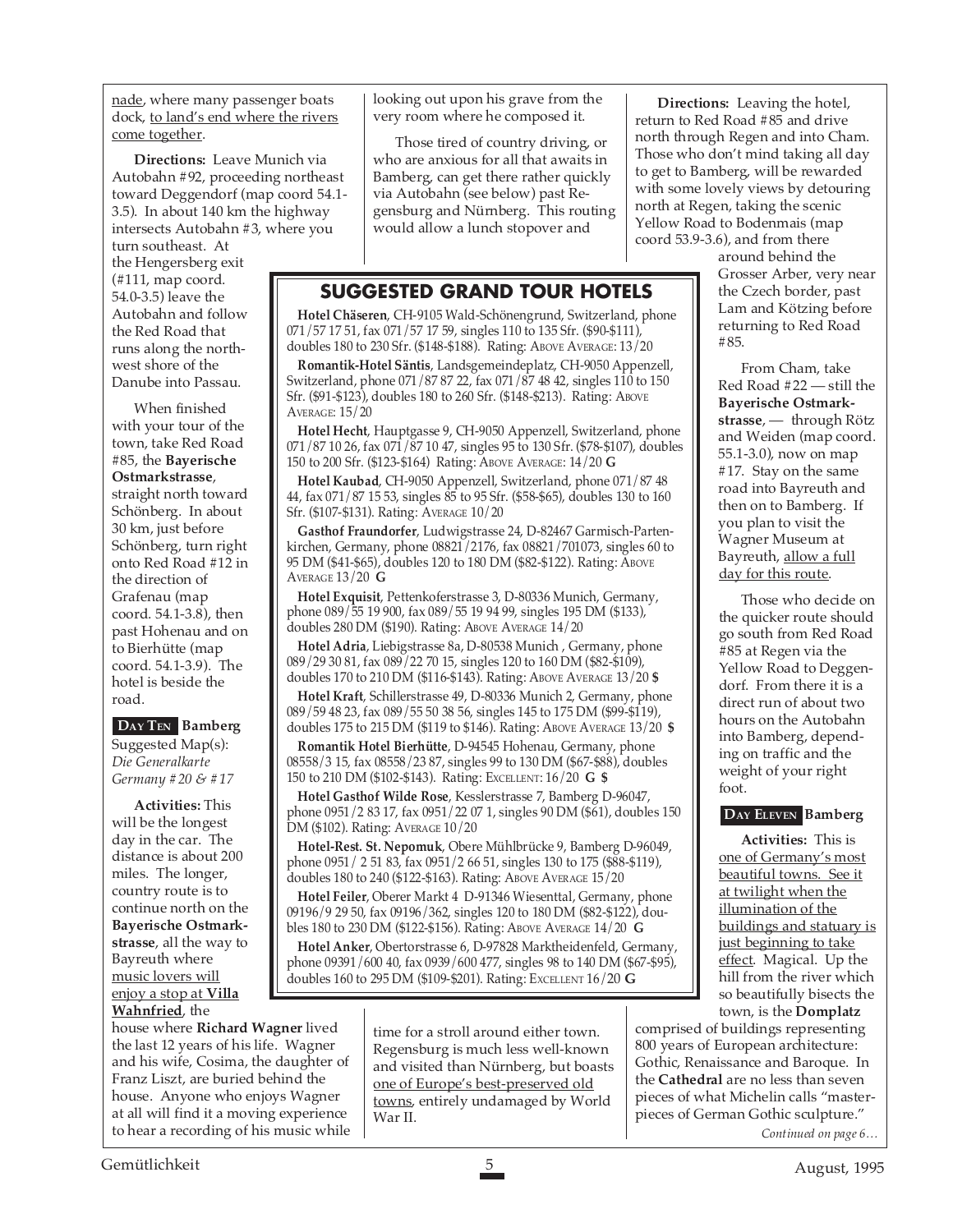#### *GRAND TOUR Continued from page 5*

This is a town of 10 breweries, most notable of them being **Brauerei Schlenkerla** where the famous **Rauchbier** (smoky beer) is poured directly from small, dark barrels. Don't miss it.

**DAY TWELVE Wiesenttal-Muggendorf** Suggested Map(s): *Die Generalkarte Germany #17*

**Activities:** The next stop is a drive of only 38 km, giving you time to further explore Bamberg this morning.

Main attractions this day are the drive over some unusual terrain and the charming, though rather eccentric, **Hotel Feiler**. Don't fail to dine in the hotel's outstanding restaurant which has been awarded a Michelin star and, if you are there in the right season, be sure to order one of the dishes featuring the several varieties of wild mushrooms handpicked in the forest nearby. Exquisite.

**Directions:** Leaving Bamberg, we recommend retracing your steps on Red Road #22 toward Bayreuth but turning right and south onto the scenic Yellow Road at Hollfeld. Pass through Waischenfeld (map coord. 55.2-6.7) and then intersect Red Road #470. Turn left and go through **Tüchersfeld**, a town with an extraordinary setting. Vertical rock pillars seem to grow straight up out of the town. Next is **Pottenstein**, where old buildings perch precariously on outcroppings of rock which overhang the town at a height of 100-200 feet. Then comes **Teufelshöhe**, a series of caves whose entrance is 40 or 50 feet above the roadway on your right. The guided tour takes about 45 minutes and requires warm clothing. At some point, you must turn around and go back the way you came. Stay on the Red Road, however, until you reach Muggendorf (map coord.  $55.2-6.6$ ) and the Hotel Feiler.

**DAY THIRTEEN Marktheidenfeld** Suggested Map(s): *Die Generalkarte Germany #17 & #16*

**Activities:** Today is a pleasant drive past **Franconian vineyards** and farm country, through several interesting towns, finally ending up at a truly

excellent hotel, the **Anker** in Marktheidenfeld. The total distance is about 170 km (106 miles).

One of the suggested stops is **Iphofen**, a village of several very good restaurants, the best of which is **Zur Iphöfer Kammer** (Marktplatz 24, phone 09323/69 07). Another possibility is the **Romantik-Hotel Zehntkeller** (Bahnhofstrasse 12, phone 09323/3062, fax 09323/15 19). Much less expensive is the **Goldene Krone** (Marktplatz 2, phone 09323/ 33 30, fax 09323/63 41).

In **Marktbreit** you'll find several Renaissance buildings dating from the late 16th century and **Ochsenfurt** is a walled town whose *Rathaus* features a clock with mechanical figures that come to life when the clock strikes the hour. The stretch of road between these two towns is part of the Franconian wine route, the *Bocksbeutel Strasse*.

A ruined castle overlooks the town of **Wertheim**, where the Tauber and Main rivers meet.

**Directions:** Follow Red Road #470 west through Forcheim and on to Neustadt (map coord. 54/9-6.2). From there take Red Road #8 northwest. Soon you will be on map #16. Leave the main road, turning right into Iphofen. After lunch, follow the Yellow Road south though Willanzheim to Marktbreit (map coord. 55.- 5.8). Then follow the Red Road west along the Main river to Ochsenfurt. \* Next, take the Yellow Road southwest toward Grünsfeld (map coord. 55.0-5.5) passing through Unterwittighausen, finally connecting with Red Road #290. Take it north along the Tauber river to Wertheim, where it joins the Main. Then follow the Main to Marktheidenfeld.

Those who wish to see **Würzburg** can choose that option by heading northwest from Ochsenfurt over the *Bocksbeutel Strasse* through the walled town of **Sommerhausen**. ✱

**DAY FOURTEEN Getaway Day** Suggested Map(s): *Die Generalkarte Germany #16 & #13*

Drive to the Frankfurt Airport via Autobahn route #3. It's about 86 km or 54 miles. Allow at least an hour.

### **L**<br> **DEANE VUFFLENS-LE- READERS' FORUM**

#### **Austria, Germany Recommendations**

I am in the process of planning my second trip to Europe in the last three years, and I wanted to pass on a few comments based on my 1993 trip.

I found your newsletter to be an invaluable source of information about Germany, Switzerland and Austria. I used your recommendations quite often planning my trip, and was never disappointed.

In particular, I found the **Hotel-Pension Heim** and the **Gasthof Hirsch**, both in Seeg, Germany, to be charming places and remarkable bargains. At the Hirsch we enjoyed not only good food and service, but also the company of friendly German travelers. The location of the Heim is lovely; I especially enjoyed the sound of cow bells in the morning from the meadow behind the inn. The quiet village of Seeg is a welcome relief from the tourist bustle of Füssen. Your recommendation of both these establishments is well deserved.

I found a couple of nice places through other sources I would recommend. In Munich we stayed at the **Hotel Uhland**, on Uhland Strasse, near the Theresienwiese, which would make it an ideal location for Oktoberfest, although we were there in the summer. It's a bit far from Marienplatz, but a subway station is within two blocks of the hotel, and we were easily able to walk there and back, even late at night. The hotel is moderately priced and very pleasant. It was nicely decorated with flowers outside, and there was on-site parking and a good breakfast. No one should go to Munich without seeing the **Deutsches Museum** (science and industry)!

We also found a lovely, small country inn 10 km outside of Salzburg: the **Gasthof Schön**, Fürstenbrunnerstrasse 50, in Fürstenbrunn, Austria. It's located in a quiet,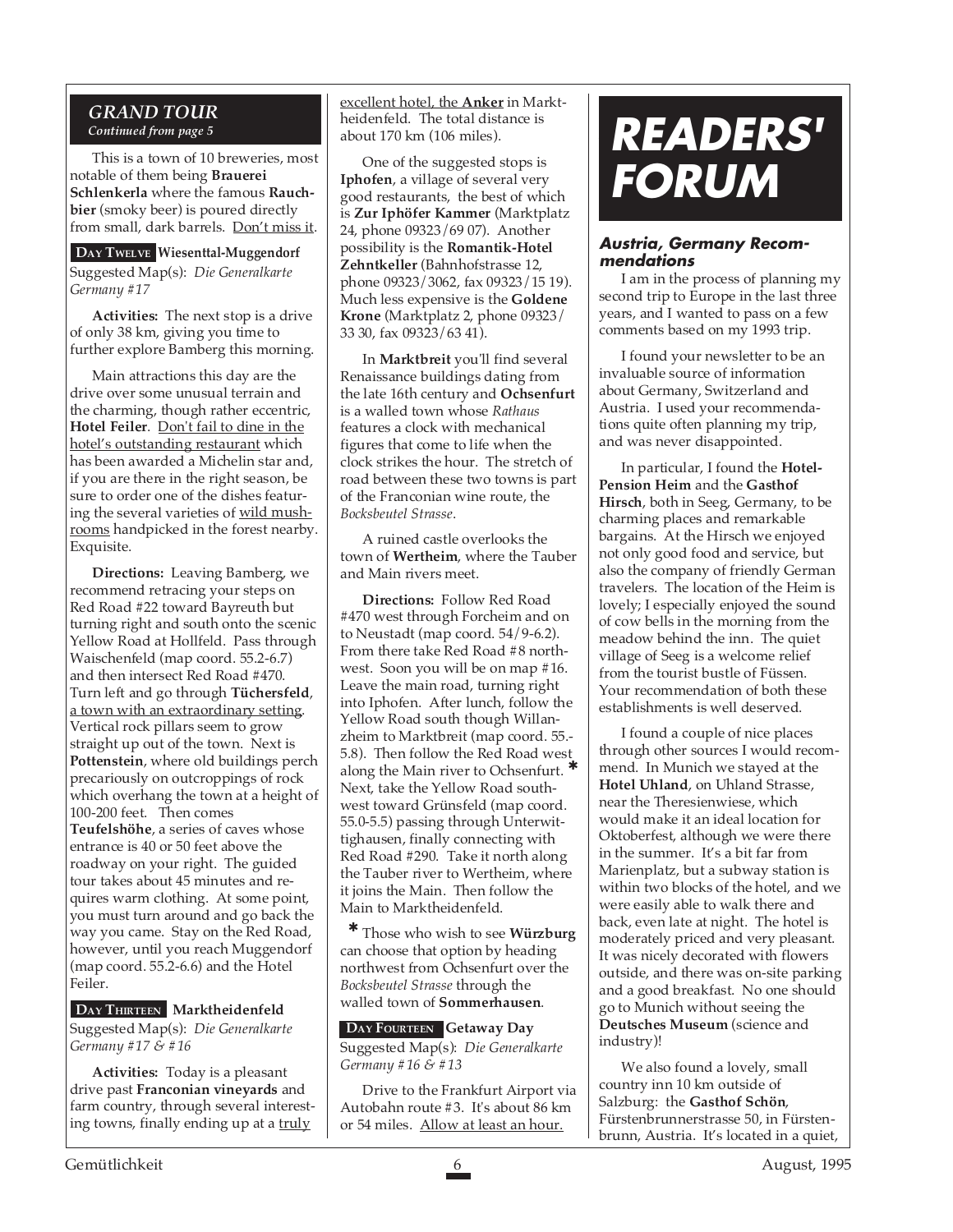rural village and the view from our room was splendid. The room was quite inexpensive, and included a great breakfast. It is convenient to Salzburg, Hallein, and Berchtesgaden, all of which we visited. The tour of the salt mine in Hallein was certainly memorable. We had an excellent and inexpensive meal at the **Restaurant Schorn** in nearby St. Leonhard, a beautiful facility with a very pleasant outdoor cafe. No English was spoken at either the Schön or the Schorn, but we got by on my high school German. The mine tour was in German, but at major points there are recorded explanations in English, French and Italian. The town of Grödig, near St Leonhard, also had a number of interesting inns and restaurants.

I have relied heavily on information from *Gemütlichkeit* in planning our upcoming trip to Rothenburg, Heidelberg, the Rhine Valley, the Black Forest, Lugano, Zermatt and Montreux. Thanks again for all the help. I also enjoy reading about places I will not be able to visit in the near future.

Dan Matyola, Somerville, NJ

*(Ed. Note: Gemütlichkeit gave the Hotel Uhland a favorable review in the January, 1992 issue.)*

#### **Air-Conditioning?**

Your description of mid-priced hotels in Zürich in the February 1995 issue says nothing about air conditioning. I assume that none of these hotels have air conditioning. I, for one, will not stay at a non-air conditioned hotel (even in Switzerland).

I think it is deceptive to refrain from advising Americans when a hotel is NOT air conditioned. Americans expect air conditioning and should be warned when a hotel does not have it, regardless of local custom.

Dennis A. Bell, Chicago IL

*(Ed. Note: According to the 1995 Hotel Guide of the Swiss Hotel Association, none of the hotels reviewed in February have air-conditioning in all rooms. The Michelin Red Guide indicates at least some rooms in the Hotel Glockenhof are air-conditioned. Even the great Hotel*

*Dolder Grand, arguably the city's finest, does not rate the "all rooms air-conditioned" symbol in the Swiss Hotel Guide.*

*Hotel air-conditioning in Germany, Austria and Switzerland is the exception rather than the rule. In general, one can expect AC in four and five-star hotels in major cities, though it is not one of the criteria by which the SHA awards its stars.*

*The general lack of air-conditioned hotel rooms is attributable to three factors: first, Europeans generally prefer their automobiles and hotel rooms without air-conditioning; second, many hotels were constructed before air-conditioning; and, finally, hot, muggy days are not nearly as common in Europe as in the U.S.*

*As to our failure to mention the presence or lack of air-conditioning, why don't we call it an "omission" rather than a deception?)*

#### **Happy Customer**

The July 1995 issue of *Gemütlichkeit* was packed with useful and interesting information. I read the letter from cover to cover without an interruption.

The feature on Heidelberg whet our appetite and we will revisit this university city on our next trip — November 1995. Uncle John's report on Praha has assisted us in making the decision to visit the Czech Republic.

The lodging referrals in Dear Subscriber and Readers' Forum are helpful in planning future trips to *Gemütlichkeit* countries. Thanks again for an excellent July letter. Erskine Havens, Hendersonville TN

#### **Pay Those Traffic Tickets**

Referring to the article "Traffic Tickets by Mail", in the July 1995 issue of *Gemütlichkeit*, I strongly endorse your decision to pay it.

Several years ago, while living in London, I was lecturing at an institute on the outskirts of Zürich, and was in rather a hurry crossing town from the airport one late evening.

Some time later, I received a very official envelope from the Swiss Consulate containing the ticket and the photographs. These were not things of beauty, but from three angles, there was no denying my

profile. I decided to ignore it.

After some time, I entirely forgot the incident and made subsequent business visits to Switzerland.

However, one day, the passport control officer inserted my passport into the computer, and immediately decided that there were matters for needing a private conference in the inner Sanctum.

To make a long story short, it's much less expensive, and much less embarrassing, just to pay now, since I assume that the Germans have now become as *ordentlich* as the Swiss in these things! M

Richard Davidson, Houston TX

#### *EUROPE TRAVEL BRIEF Continued from page 3*

These fares do not include taxes (\$18 to \$52, depending on flights and destinations), are for midweek travel and carry other restrictions. In most cases mileage programs are credited. Shoulder season is September 16 to October 31 and low season is November 1 to March 31, 1996.

Flights are on **Air Canada**, **Air New Zealand**, **Air UK**, **British Airways**, **Delta**, **Iberia**, **LTU International**, **Lufthansa**, **Northwest/KLM**, **Olympic Airways**, **Royal Jordanian**, **TWA**, **United** and **USAir**.

Book through a travel agent or phone 800-521-6722.

#### **Swiss Wine Train**

Beginning September 24, a new "wine train" will chug its way through the vineyards of the beautiful wine-making region of Lavaux, overlooking Lake Geneva. The train will leave Vevey every hour for the eight-mile journey which will cost approximately \$8.50. Passengers will be able to disembark at stops along the way to visit wine cellars, a wine museum and other attractions. Through the end of this year, hotels in the Lavaux region are offering a one-night, 20% discount to anyone making a purchase at a local winery.

For more information contact: **Switzerland Tourism**, 222 N. Sepulveda Blvd., El Segundo CA 90245, phone 310-335-5980, fax 310- 335-5982. *Continued on page 8…*

Gemütlichkeit 7 August, 1995